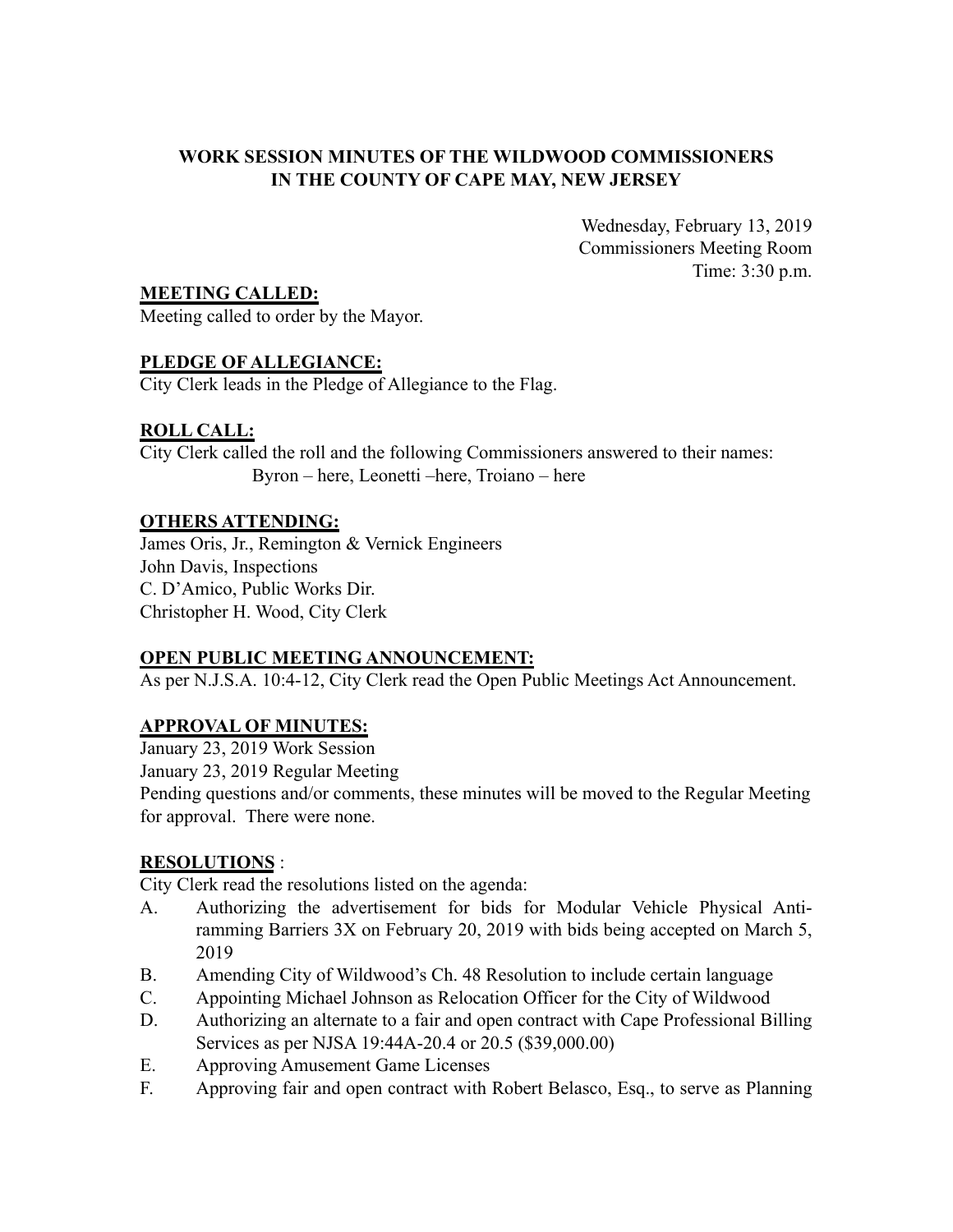Board Counsel for 2019 (\$12,000.00)

- G. Authorizing 2019 Supplemental Sewer Rate
- H. Awarding bid for "Reconstruction of Cedar Ave." to Perna Finnigan, Inc. (\$827,735.81)
- I. Authorizing Emergency Temporary Appropriations
- J. Authorizing Transfers between Budget Appropriations
- K. Authorizing refund of 2019 taxes due to overpayment (various)
- L. Authorizing refund of 2019 taxes due to overpayment (various)
- M. Authorizing cancellation of resolution and certification of funds
- N. Authorizing Mayor to sign Grant Agreement: 2019 Safe and Secure Grant Program (\$90,000.00)
- O. Authorizing Contract Amendment No. 4 for Remington and Vernick Engineers re: "Landfill Survey and Installation of Elevation Stake" (\$47,649.35 increase to a new total of \$101,269.35)
- P. Authorizing Contract Amendment No. 5 for Remington and Vernick Engineers re: "Landfill Survey and Installation of Elevation Stake" (\$15,000.00 increase to a new total of \$116,269.35)
- Q. Supporting Click It Or Ticket seat belt mobilization May 20 June 2, 2019
- R. Authorizing application for participation in Distracted Driving 2019 Statewide Crackdown Grant program
- S. Authorizing payment of bills in the amount of \$3,023,768.57 dated February 13, 2019
- T. Authorizing filing of all reports and other data contained in this agenda

# **ADDITIONAL RESOLUTIONS**

I. Authorizing cancellation of charges on tax lien re: 113 W. Baker Ave.  $($29,104.61)$ 

II. Authorizing purchase of T770 T4 Bobcat Compact Truck Loader (\$60,784.96)

III. Authorizing Triad Assoc. to proceed with application to USDA Rural Development for "ADA Restrooms and Improvements to the Police Building" (\$10,650.00)

The Police Chief explained that Resolution A was tied to a requirement from the State.

## **ORDINANCES:**

1132-19 Leasing the Holly Beach Park Historic Schoolhouse to Partners in Preservation **(INTRODUCTION/FIRST READING)** The Mayor explained what this ordinance was about, and went through the history of the old schoolhouse.

1133-19 Clarifying the limitation on three alcoholic beverage licenses in the BA and P zones combined **(INTRODUCTION/FIRST READING)**

1134-19 An ordinance establishing 2019 sewer connection fee **(INTRODUCTION/FIRST READING)**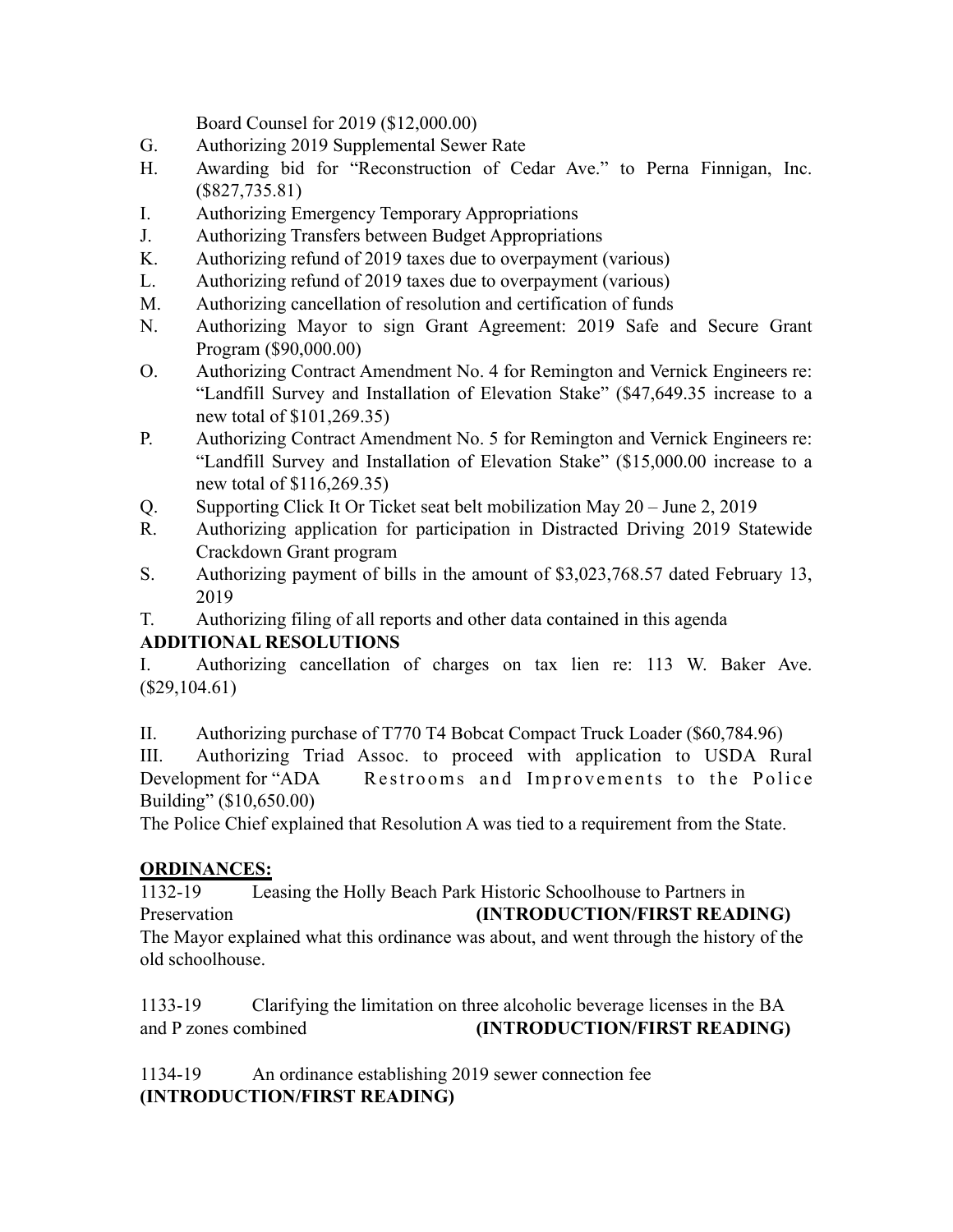### **UNFINISHED BUSINESS:**

None

### **COMMUNICIATIONS:**

● None

### **APPLICANTS:**

• Raffle, Greater Wildwood Lions Club, June 20, 2019, 3300 New Jersey Ave. The Board moved this item to the Regular Meeting agenda for consideration.

### **NEW BUSINESS:**

None

## **REPORTS:**

Engineer's Report – On file in the Engineer's Office.

### **EXECUTIVE SESSION:**

Litigation – DeMarzo v. COW

**ADJOURNED:** There being no further business to be discussed, this Work Session meeting was adjourned at 3:48 p.m. Remarks as typed highlighted not verbatim as to subject matter. MOTION: Byron SECONDED: Leonetti

ROLL CALL: Byron – Yes, Leonetti – Yes, Troiano – Yes

## PETER BYRON, COMMISSIONER

# ANTHONY LEONETTI, COMMISSIONER

 $\mathcal{L}_\text{max}$  , where  $\mathcal{L}_\text{max}$  and  $\mathcal{L}_\text{max}$  and  $\mathcal{L}_\text{max}$  and  $\mathcal{L}_\text{max}$ 

 $\mathcal{L}_\text{max}$  , where  $\mathcal{L}_\text{max}$  and  $\mathcal{L}_\text{max}$  and  $\mathcal{L}_\text{max}$  and  $\mathcal{L}_\text{max}$ 

 $\mathcal{L}_\text{max}$ 

ERNEST TROIANO, JR., MAYOR

ATTEST:\_\_\_\_\_\_\_\_\_\_\_\_\_\_\_\_\_\_\_\_\_\_\_\_\_\_\_\_\_\_\_\_\_\_

CHRISTOPHER H. WOOD, CITY CLERK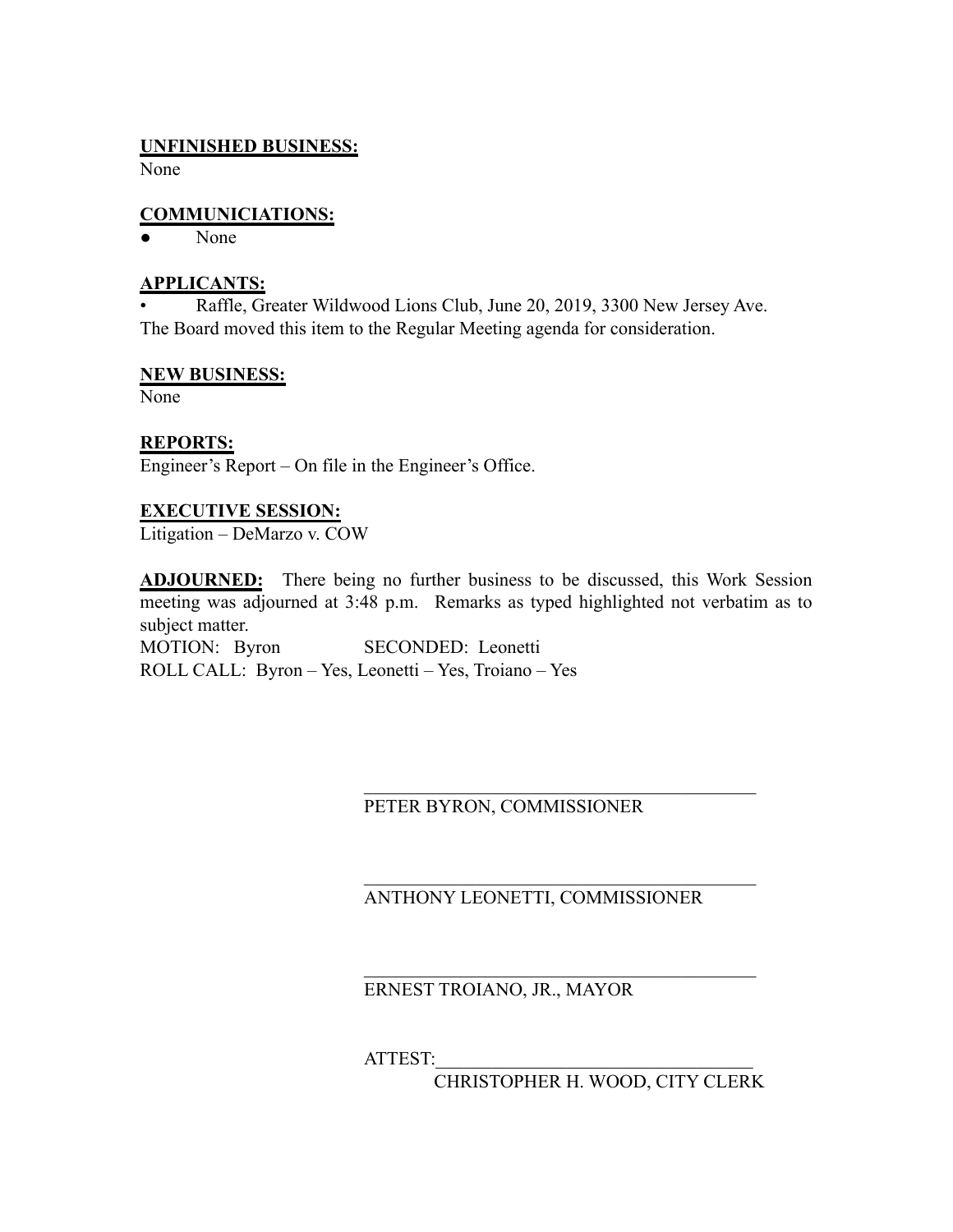## DATE MINUTES APPROVED: February 27, 2019 CHRISTOPHER H. WOOD, CITY

CLERK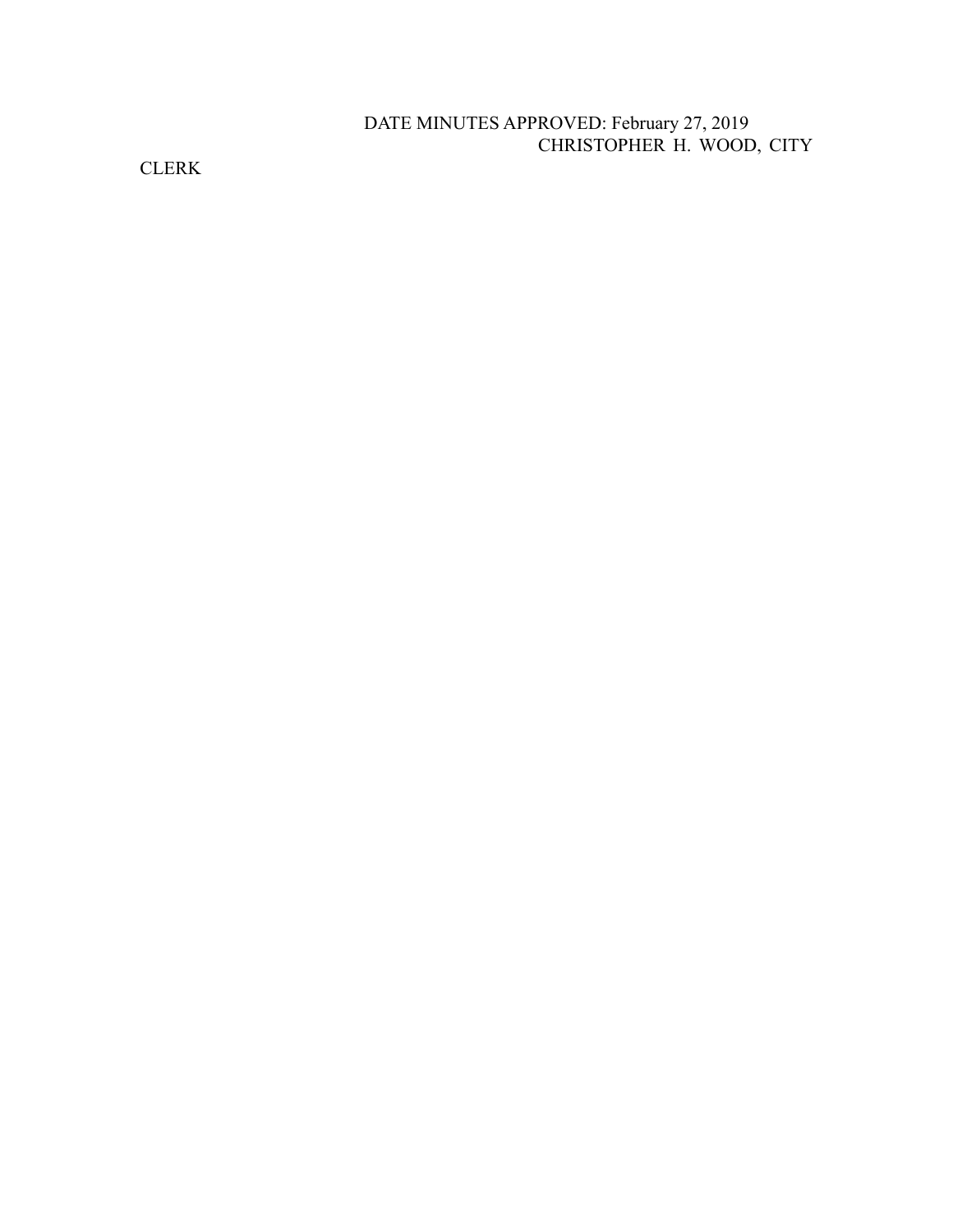### **REGULAR COMMISSION MINUTES OF THE WILDWOOD COMMISSIONERS IN THE COUNTY OF CAPE MAY, NEW JERSEY**

Wednesday, February 13, 2019 Commissioner's Meeting Room Time: 3:49 p.m.

#### **MEETING CALLED**

Meeting called to order by the Mayor.

#### **PLEDGE OF ALLEGIANCE**

City Clerk leads in the Pledge of Allegiance to the Flag.

#### **ROLL CALL**

City Clerk called the roll and the following Commissioners answered to their names: Byron – here, Leonetti – here, Troiano - here

#### **OTHERS ATTENDING**

James Oris, Jr., Remington & Vernick Engineers John Davis, Inspections C. D'Amico, Public Works Dir. Christopher H. Wood, City Clerk

#### **OPEN PUBLIC MEETING ANNOUNCEMENT**

As per N.J.S.A. 10:4-12, City Clerk read the Open Public Meetings Act Announcement.

#### **APPROVAL OF MINUTES:**

January 23, 2019 Word Session January 923 2019 Regular Meeting MOTION: Leonetti SECOND: Byron ROLL CALL: Byron – Yes, Leonetti – Yes, Troiano – Yes

#### **EARLY PUBLIC COMMENT:**

None.

|                      | <b>RESOLUTIONS:</b> City Clerk read the resolutions listed on the agenda.           |
|----------------------|-------------------------------------------------------------------------------------|
| $47 - 2 - 19$        | Authorizing the advertisement for bids for Modular Vehicle Physical Anti-ramming    |
| Barriers 3X on       | February 20, 2019 with bids being accepted on March 5,                              |
| 2019                 |                                                                                     |
| $48 - 2 - 19$        | Amending City of Wildwood's Ch. 48 Resolution to include certain language           |
| $49 - 2 - 19$        | Appointing Michael Johnson as Relocation Officer for the City of Wildwood           |
| $50 - 2 - 19$        | Authorizing an alternate to a fair and open contract with Cape Professional Billing |
| Services as per NJSA | 19:44A-20.4 or 20.5 (\$39,000.00)                                                   |
| $51 - 2 - 19$        | <b>Approving Amusement Game Licenses</b>                                            |
| $52 - 2 - 19$        | Approving fair and open contract with Robert Belasco, Esq., to serve as Planning    |
| Board Counsel for    | (\$12,000.00)<br>2019                                                               |
| $53 - 2 - 19$        | Authorizing 2019 Supplemental Sewer Rate                                            |
| $54 - 2 - 19$        | Awarding bid for "Reconstruction of Cedar Ave." to Perna Finnigan, Inc.             |
| $(\$827,735.81)$     |                                                                                     |
| $55 - 2 - 19$        | <b>Authorizing Emergency Temporary Appropriations</b>                               |
| $56 - 2 - 19$        | Authorizing Transfers between Budget Appropriations                                 |
| $57 - 2 - 19$        | Authorizing refund of 2019 taxes due to overpayment (various)                       |
| 58-2-19              | Authorizing refund of 2019 taxes due to overpayment (various)                       |
| $59-2-19$            | Authorizing cancellation of resolution and certification of funds                   |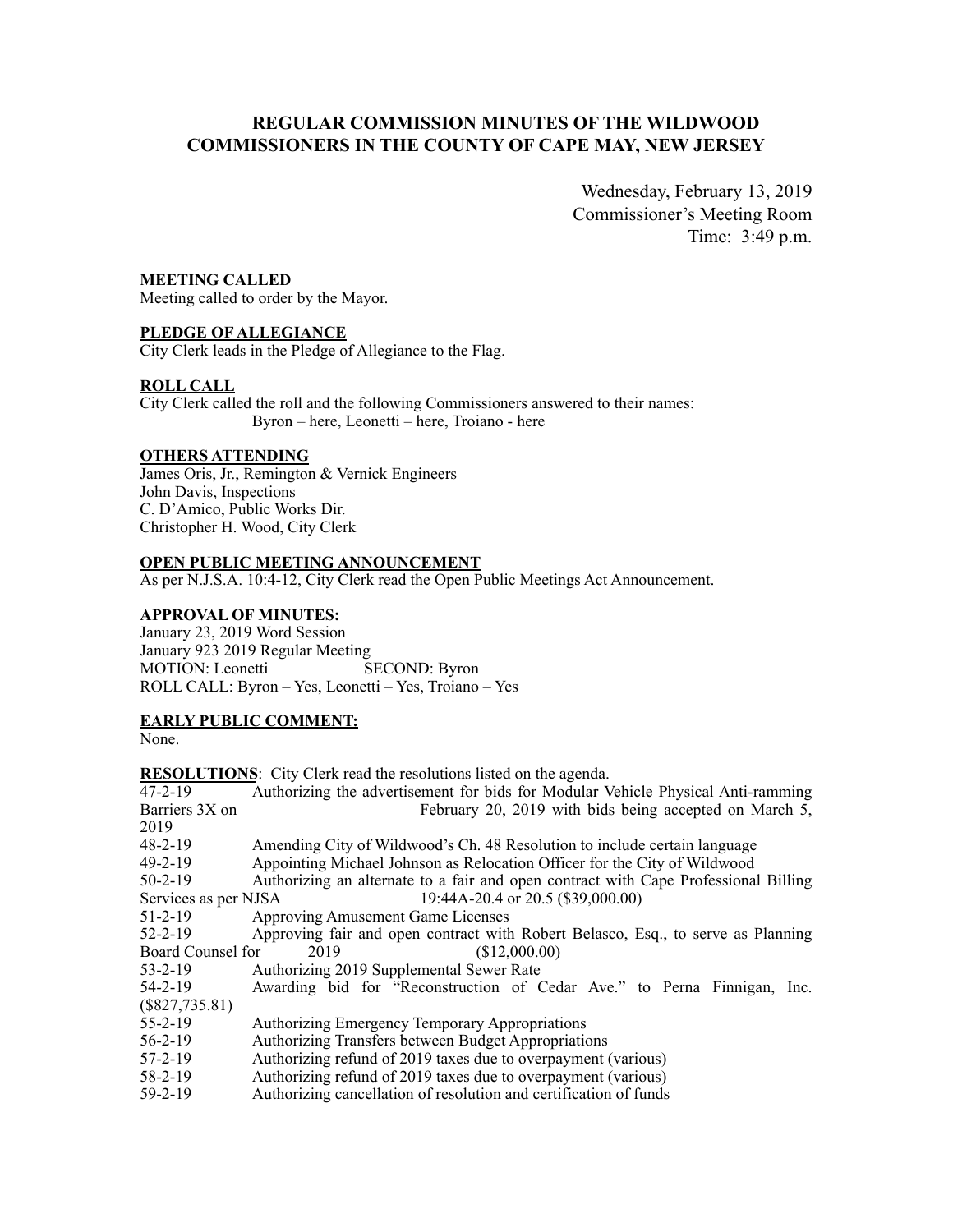60-2-19 Authorizing Mayor to sign Grant Agreement: 2019 Safe and Secure Grant Program (\$90,000.00)

61-2-19 Authorizing Contract Amendment No. 4 for Remington and Vernick Engineers re: "Landfill Survey and Installation of Elevation Stake" (\$47,649.35 increase to a new total of \$101,269.35)

62-2-19 Authorizing Contract Amendment No. 5 for Remington and Vernick Engineers re: "Landfill Survey and Installation of Elevation Stake" (\$15,000.00 increase to a new total of \$116,269.35)

63-2-19 Supporting Click It Or Ticket seat belt mobilization May 20 – June 2, 2019

64-2-19 Authorizing application for participation in Distracted Driving 2019 Statewide Crackdown Grant program

65-2-19 Authorizing payment of bills in the amount of \$3,023,768.57 dated February 13, 2019<br>66-2-19

Authorizing filing of all reports and other data contained in this agenda

67-2-19 Authorizing cancellation of charges on tax lien re: 113 W. Baker Ave. (\$29,104.61)

68-2-19 Authorizing purchase of T770 T4 Bobcat Compact Truck Loader (\$60,784.96)

69-2-19 Authorizing Triad Assoc. to proceed with application to USDA Rural Development

for "ADA Restrooms and Improvements to the Police Building" (\$10,650.00)

MOTION: Byron SECOND: Leonetti ROLL CALL: Byron – Yes, Leonetti – Yes, Troiano – Yes

#### **ORDINANCES:**

1132-19 Leasing the Holly Beach Park Historic Schoolhouse to Partners in Preservation **(INTRODUCTION/FIRST READING)** MOTION TO INTRODUCE: Troiano SECOND: Leonetti ROLL CALL: Byron – Yes, Leonetti – Yes, Troiano – Yes

The Mayor announced that Ordinance No. 1132-19 has passed First Reading.

1133-19 Clarifying the limitation on three alcoholic beverage licenses in the BA and P zones combined **(INTRODUCTION/FIRST READING)** MOTION TO INTRODUCE: Troiano SECOND: Byron ROLL CALL: Byron – Yes, Leonetti – Yes, Troiano – Yes The Mayor announced that Ordinance No. 1133-19 has passed First Reading.

1134-19 Establishing 2019 sewer connection fee **(INTRODUCTION/FIRST READING)** MOTION TO INTRODUCE: Troiano SECOND: Leonetti ROLL CALL: Byron – Yes, Leonetti – Yes, Troiano – Yes The Mayor announced that Ordinance No. 1134-19 has passed First Reading.

#### **APPLICANTS:**

Raffle, Greater Wildwood Lions Club, June 20, 2019, 3300 New Jersey Ave. MOTION: Byron SECOND: Leonetti ROLL CALL: Byron – Yes, Leonetti – Yes, Troiano – Yes

**PUBLIC COMMENT:** During regularly scheduled Board of Commissioners Meeting. Remarks are limited to five (5) minutes per person. The City Clerk will be keeper of time and advise speaker when time has expired. Each member of the public will be permitted to speak only once per meeting. Criticism of public employees will be directed to the Human Resources Department during work hours only.

Al Brannen, Bennett Ave. – Asked the Mayor if the sand taken out of the outfall pipes can be put back on the beach. The Mayor said he would look into it. Mr. Brannen asked about the proposed "Recovery (addiction) High School" that may come to Wildwood. The Mayor explained what he knew about the proposal. He said the group is going to have to follow all of the zoning laws of the City, as well as state requirements. The Mayor wondered how the students will get to Wildwood. He